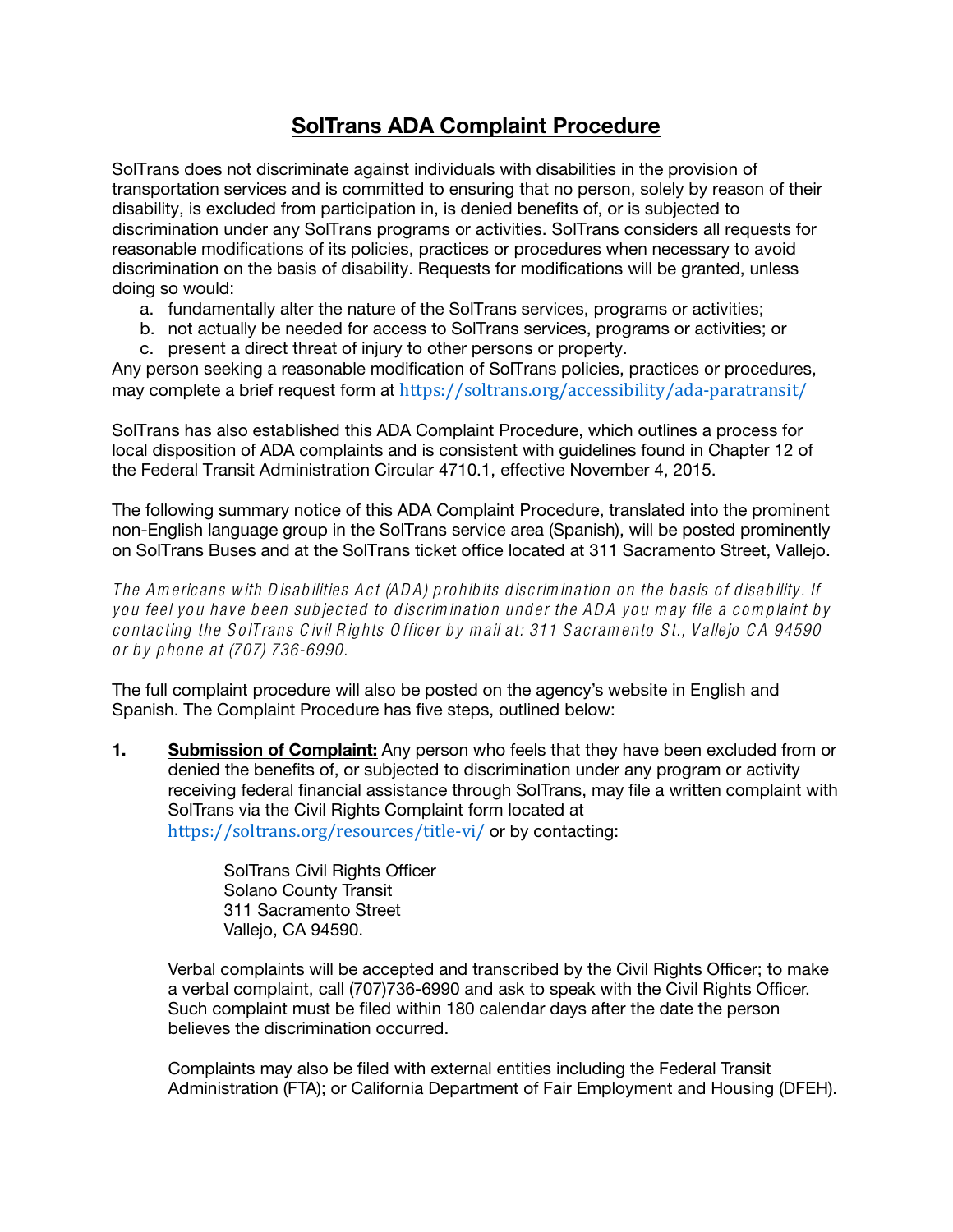Please review information on the respective agency websites for details on filing ADA complaints.

**2.** Referral to Review Officer: Within ten (10) working days of receipt of the complaint, The Civil Rights Officer will notify the complainant, and SolTrans shall appoint one or more staff review officers, as appropriate, to evaluate and investigate the complaint, in consultation with the SolTrans General Counsel and Employee Relations Department. The investigation may include discussion(s) of the complaint with all affected parties to determine the problem. The complainant may be represented by an attorney or other representative of his/her own choosing and may bring witnesses and present testimony and evidence during the investigation.

The staff review officer(s) shall complete their review no later than 60 calendar days after the date SolTrans received the complaint. If more time is required, SolTrans shall notify the complainant of the estimated timeframe for completing the review. Upon completion of the review, the staff review officer(s) shall make a written report and recommendation to the Transit Services Manager regarding the merits of the complaint and whether remedial actions are available to provide redress. Additionally, the staff review officer(s) may recommend improvements to the SolTrans' processes, as appropriate. If the Transit Services Manager concurs, the Civil Rights Officer shall issue SolTrans' written response to the complainant, including notification of the right to reconsideration of the decision.

- 3. Request for Reconsideration: If the complainant disagrees with SolTrans' response, he or she may request reconsideration by submitting the request, in writing, to the Executive Director or Executive Director's designee, within 10 calendar days after receipt of the Transit Services Manager's response. The request for reconsideration shall be sufficiently detailed to contain any items the complainant feels were not fully understood by the Transit Services Manager. The Executive Director or Executive Director's designee will notify the complainant of the decision either to accept or reject the request for reconsideration within 10 calendar days. In cases where the Executive Director or Executive Director's Designee agrees to reconsider, the matter shall be returned to the staff review officer(s) to re-evaluate, in accordance with Paragraph 2, above.
- **4.** Appeal: If the request for reconsideration is denied, the complainant may also submit a complaint to the Department of Transportation for investigation, at FTA's Region IX headquarters:

Federal Transit Administration Regional Civil Rights Officer 90 Seventh Street, Suite 15-300 San Francisco, CA 94103-6701 415-734-9490

In accordance with Chapter 12, of FTA Circular 4710.1, such a complaint must be submitted within 180 calendar days after the date of the alleged discrimination. Chapter 12 of the FTA Circular 4710.1, which outlines the complaint process to the Federal Transit Administration, may be obtained by requesting a copy from the SolTrans Office (707) 736-6990.